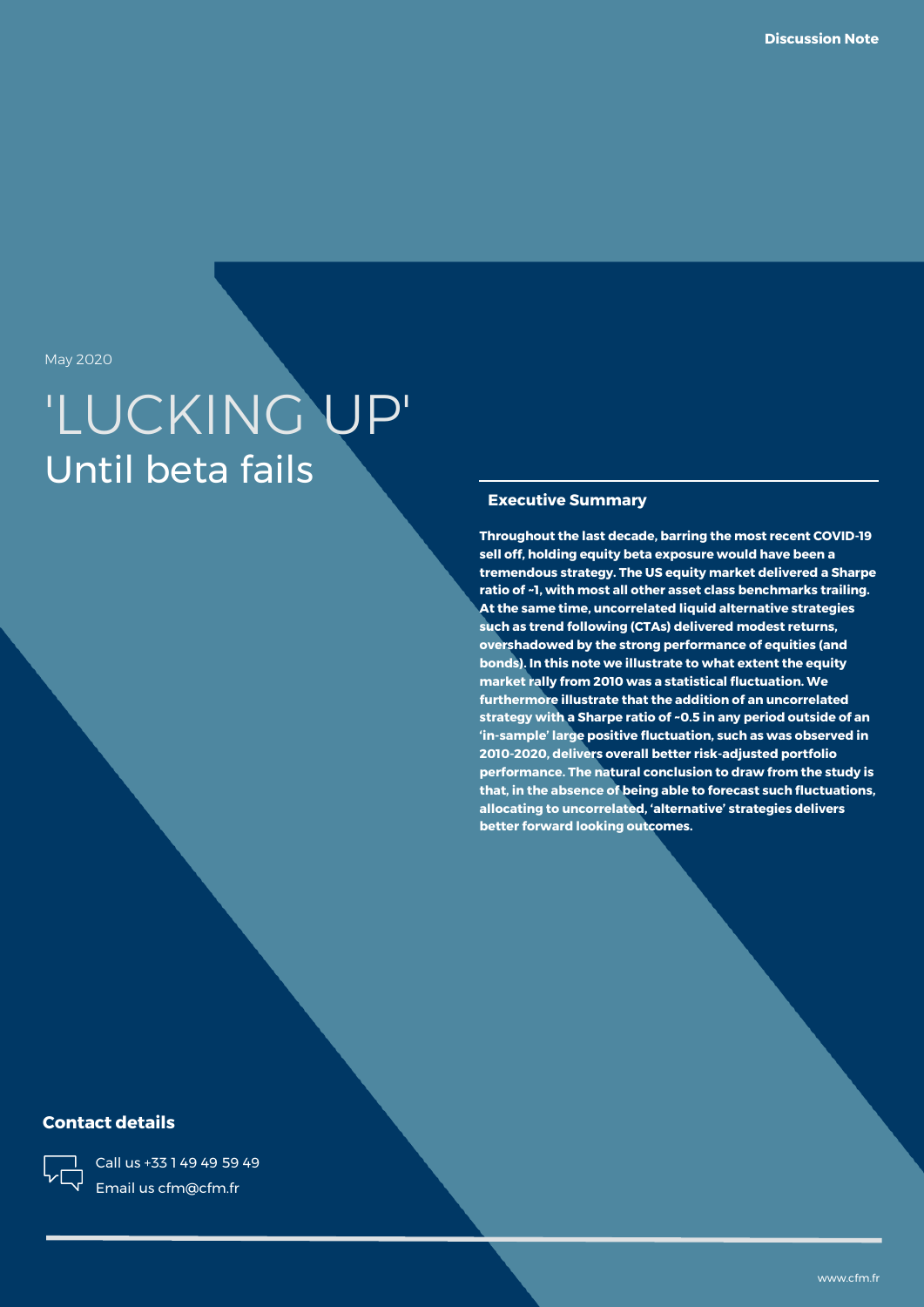### Introduction

In December 2007, a bet between Warren Buffet and Ted Seides of Protégé partners caught the imagination of the finance world: Mr Buffet wagered \$1 million that the S&P 500 (shorthand for the US equity market) would deliver superior performance to hedge funds over a ten year period starting in 2008.

In May 2017, even before the conclusion of the bet (on 31 December 2017), Mr Seides conceded. His five funds-offunds (constituted from a ~200 fund-pool of hedge funds) lost to the S&P 500 every year except 2008 – the first year of the wager.

Commentators were quick to applaud the astuteness of the Oracle of Omaha, and the folly of hedge funds. As shown in figure 1, nearly all who would have bet *against* the S&P 500 over the past decade would have lost. Not only Mr Buffett, but any investor long the market became a beneficiary of one of its market's most celebrated bull runs.

In Berkshire's annual letter to investors following his victory, Mr Buffett wrote: "Let me emphasize that there was nothing aberrational about stock-market behaviour over the ten-year stretch."<sup>1</sup>

One might argue, as the market delivered one of its best periods of ten year returns, the market did in fact deviate from its normal, usual, or expected average returns during this period.<sup>2</sup> However, as we will illustrate below, we wholly concur with the assessment of Mr Buffett – there was nothing statistically unusual about the performance of the market as such periods of outperformance can and do occur.

Many alternative asset classes, especially liquid alternative strategies such as trend following did in fact 'underperform' when compared to the market. Moreover, amidst the equity outperformance within this particular decade, non-traditional risks with uncorrelated returns would not have been, as we will illustrate, beneficial in providing diversification benefits.

However, the recent market turmoil following the outbreak and spread of the coronavirus have put into stark relief the consequence of considerable beta exposure during tail-risk events.

Now, perhaps, is therefore an opportune moment to remind oneself of the historical stylised properties of

://www.berkshirehathaway.com/letters/2017ltr.pdf

markets, especially equities, and highlight the importance of being diversified, by having uncorrelated assets in any portfolio.



*Source: Bloomberg, CFM*

Figure 1: The average Annualised return, Sharpe ratio, and Total (compounded) return of major asset classes over the period 2010- 2020 using daily, total return data. The US equity market delivered a total compounded return of 250% over the decade, at an average annualised rate of 13%. Apart from other equity benchmarks, no other asset class delivered comparable performance (not adjusting for risk). Commodities were the worst performer, largely owing to the nosedive in commodity prices during 2014 on the then fears of a demand slump – especially from import giant China. The details of the reference benchmarks are specified in the appendix. (Note that the commodity spot index is not investable, and that these are all total, and not excess returns.)

## Why the S&P 500 benchmark?

As the US equity market was enjoying its historic bull market, many alternatives delivered lacklustre performance in comparison. Along with the headlines made by Mr Buffet's winning bet, many an investor's hobby horse of comparing the performance of hedge funds vis-à-vis the market was rekindled.

However, merely one decade earlier (2000-2010), the equity market was slightly worse than flat (-5%), while the Société Générale Trend Index returned nearly 130%. Moreover, while the US equity market has on occasion delivered negative returns over a ten year period, a generic trend following strategy has not – evidence of its robustness through many different economic environments – see figure 2. 3

<sup>3</sup> This result is based on an academic study, with results being gross of fees and costs (including execution<br>and impact costs). It these are added, one might very well find a ten year period where a trend<br>following strat

The long term historical average return of equity markets is -9-10% per year (total, not excess returns).<br>However, the market rarely returns between 9-10% returns per year. The simplest, and most intuitive<br>explanation (whi markets are subject to *emotional excesses* – both on the up and downside. The jargon for this feature or characteristic of equity markets is fat-tailed returns.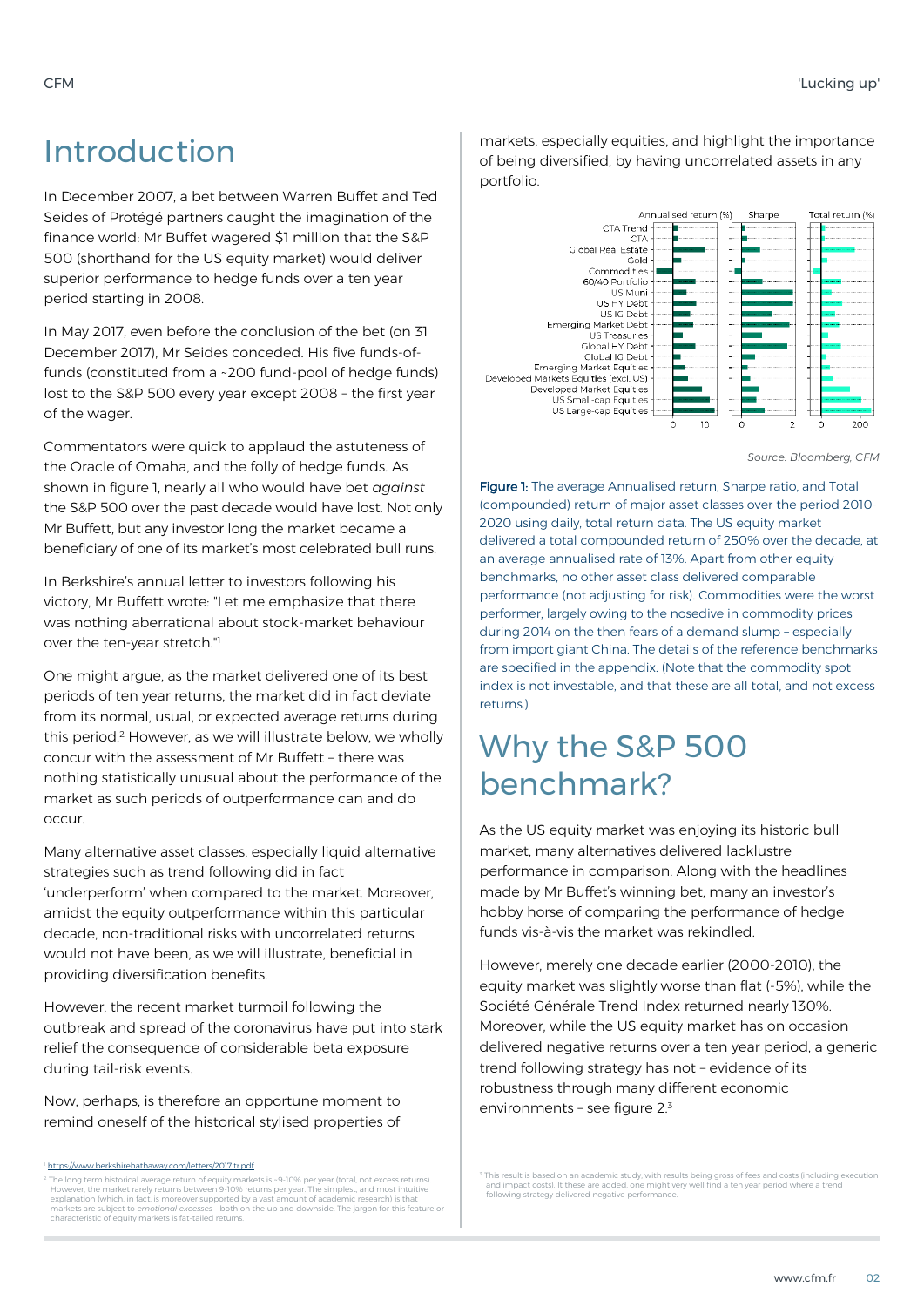



*Source: Bloomberg, CFM*

Figure 2: The 10-year cumulated performance of the US market (based on the excess returns of the S&P 500 Total Return Index since 1880), and a generic trend following portfolio since 1800. Returns of the generic trend following strategy is from our academic paper 'Two centuries of trend following', 4 and are gross of fees and costs (including execution costs). The red vertical line indicates the start of 2010, coinciding with a clear and dramatic increase in the performance of the market. The dotted lines indicate the long-term average of the cumulated performance of the two return time series.

While benchmarking is, and will remain a primary tool for comparing the *relative* performance of any investment, the key shortfall of using 'the market'<sup>5</sup> as a catch-all benchmark is that, for one, it does not necessarily match the same level of risk of many other strategies.

Furthermore, as most hedge fund strategies have a mandate to generate *absolute* returns, i.e. positive returns that are uncorrelated with the returns of traditional asset classes, matching risk characteristics is an important first step when evaluating the performance between various investment portfolios. It is our assertion that benchmarking the returns of alternative asset classes with the market is flawed for a variety of additional reasons:

#### **1. Diversification and hedging**

Alternative asset managers typically invest in a much more diverse universe of risk. The S&P 500 is exclusively (more-or-less) the largest five hundred companies in the US, whereas hedge funds opportunistically seek a far broader set of risks, employ different strategies, and operate with different objectives. Of course, the reason for this is to provide diversification to investors and this diversification, one hopes, delivers financial benefit during normal periods of market performance and may help especially in periods of severe equity sell-offs. See figure 3 for a

comparison of maximum drawdowns between the market and a benchmark fund of hedge funds.

- Some allocations go further than being a diversifier and are investments that may hedge exposure. This can mean a negative correlation with the hedged benchmark, or can also mean a negative correlation with big downside moves in the benchmark. In both cases comparing the performance of the hedge with a benchmark makes little sense as it is only the combination that should be considered.
- A well-documented feature of the S&P 500 is the considerable weight of the information technology sector in the benchmark (~25%). This feature, moving forward, is likely to make the S&P 500 a misleading indicator of the overall level of risk in the market.



*Source: Bloomberg, CFM*

Figure 3: Drawdowns of the US equity market versus a common hedge fund fund-of-fund index computed using monthly data since 1990. The drawdown of the market is much deeper than those of hedge funds.

#### **2. Fees**

 The fees required to provide traditional benchmark exposure have been compressed drastically over recent years. Retail and institutional investors alike can buy ETFs and pay basis points per year for the service. Accessing this exposure has therefore become cheap with the developments in the world of financial engineering. Managers providing alternative investment exposure have also seen fee pressure, with many more strategies, such as trend following, becoming commoditised in a similar way to equity markets.

<sup>4</sup> Y. Lempérière, C. Deremble, P. Seager, M. Potters and J.P. Bouchaud, Journal of Investment Strategies 3(3), 41–61

 $5$  Common jargon when referring to the S&P 500 - a market capitalisation weighted index which therefore over-represents the largest companies trading in the US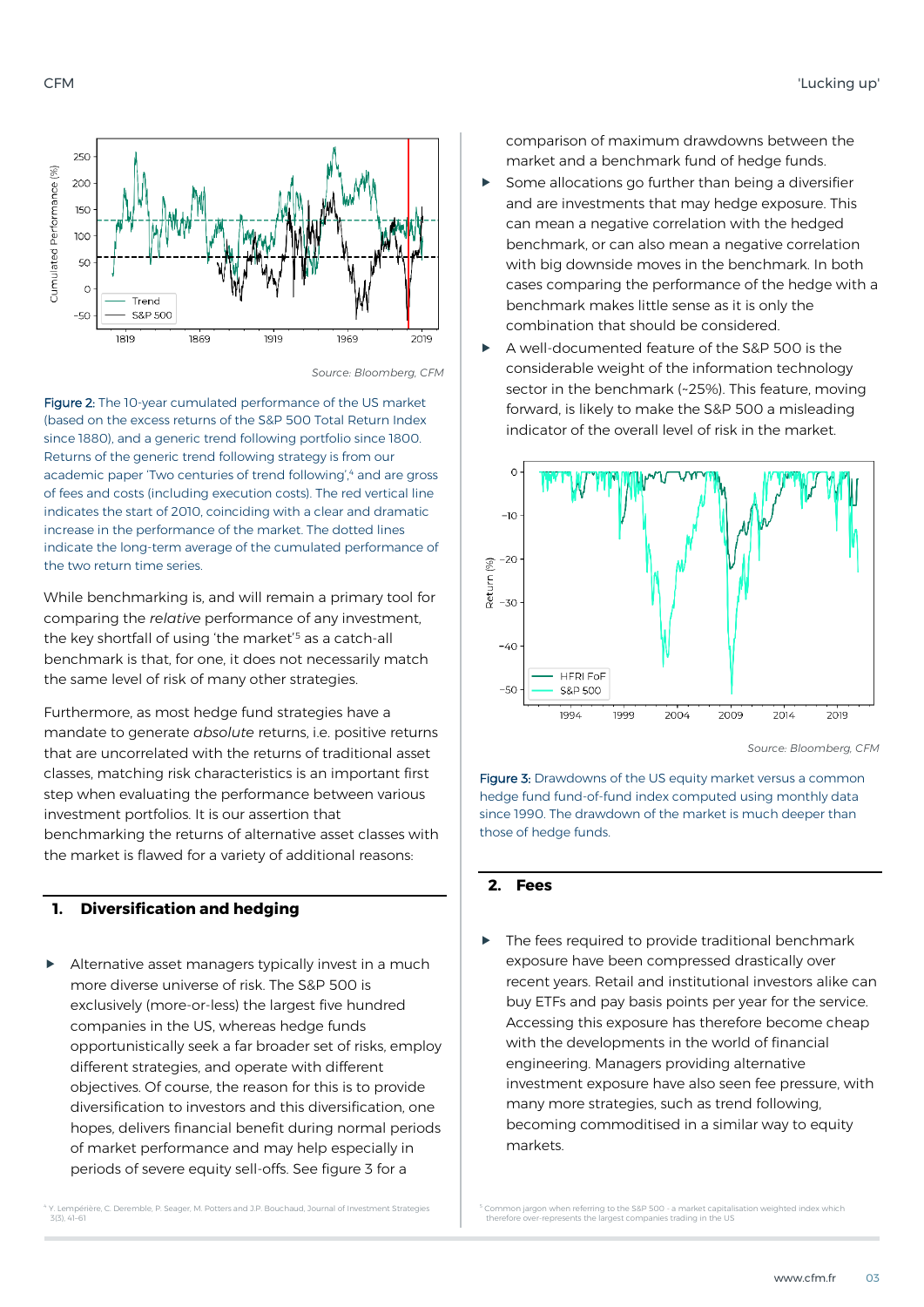$\blacktriangleright$  The fees charged in any product reflect a combination of return expectation, correlation with traditional benchmarks, and strategy capacity. It is clearly the case that high return strategies command high fees no matter what! But correlation with traditional asset classes is also important in order to bring that crucial diversifying power to a portfolio. To produce returns that are decorrelated from the market mostly requires allocating to sophisticated instruments, involves the use of leverage, and requires having the skill and expertise of controlling trading costs – along with many other costly activities. A low capacity strategy can also command higher fees due to the inherent limited total revenue generated for the manager. For all these reasons benchmarking fees against those of ETFs makes little sense.

#### **3. Sensitivity to statistical fluctuations**

- We will expand on this point later, but any investment can go through extended periods (many years) of positive performance through sheer good luck (a positive statistical fluctuation in the language of statistics). It does therefore, when comparing two decorrelated strategies, not make a lot of sense to benchmark one against the other when one or the other can be *'lucking up'* in a non-significant way.
- The sensitivity to these fluctuations is enhanced by the fact that the level of return provided by either the market or by alternative investment managers is generally low. A consequence of this is that the amount of time needed to distinguish the performance of one over the other is often of the order of a typical career in finance!

The skilful management of active exposures that produce reasonable risk-adjusted returns, and that can protect against large drawdowns, is what many hedge funds are paid for. For investors with aversion to downside risk (i.e. all investors!), the equity market itself is the wrong benchmark. Cross-sectional performance comparison is often unsuitable. The only benchmark when comparing investments is the risk-free rate.



*Source: Bloomberg, CFM*

A scatterplot showing the monthly return of the S&P 500 TR index (y-axis) and the HFRI Fund-of-Funds Composite Index (xaxis). Pay attention to the scale of the axes and those months where the market delivered its worst monthly returns, i.e. during the Global Financial Crisis (GFC) with dots in pink, as well as the recent coronavirus turmoil dot in red. During these particular events when the market suffered its worst monthly returns, hedge funds typically also suffered their worst monthly returns.

One can observe on the shouldering histograms, the much 'fatter' negative tails of the S&P 500 compared to the hedge fund benchmark.

The long-term equity beta of the HFRI Fund of Funds, i.e. measuring the sensitivity of hedge funds' performance to the equity market, is ~0.22 (calculated since 1990 using monthly return data). Beta exposure is not constant, of course, and was higher towards the end of the last decade. It is good to bear in mind that the long term beta of CTAs is ~0. The Sharpe ratio of the excess return of the HFRI Fund-of-Funds Index, i.e. when removing the market component, is 0.83 from 1990-2020. This, however, belies the fact the residual performance features a significant flat period after the GFC.

# about the S&P 500 performance over the past 10 years?

It is our conjecture that the past ten years of the S&P 500, excluding the recent covid sell off, represented nothing more than a positive statistical fluctuation. In order to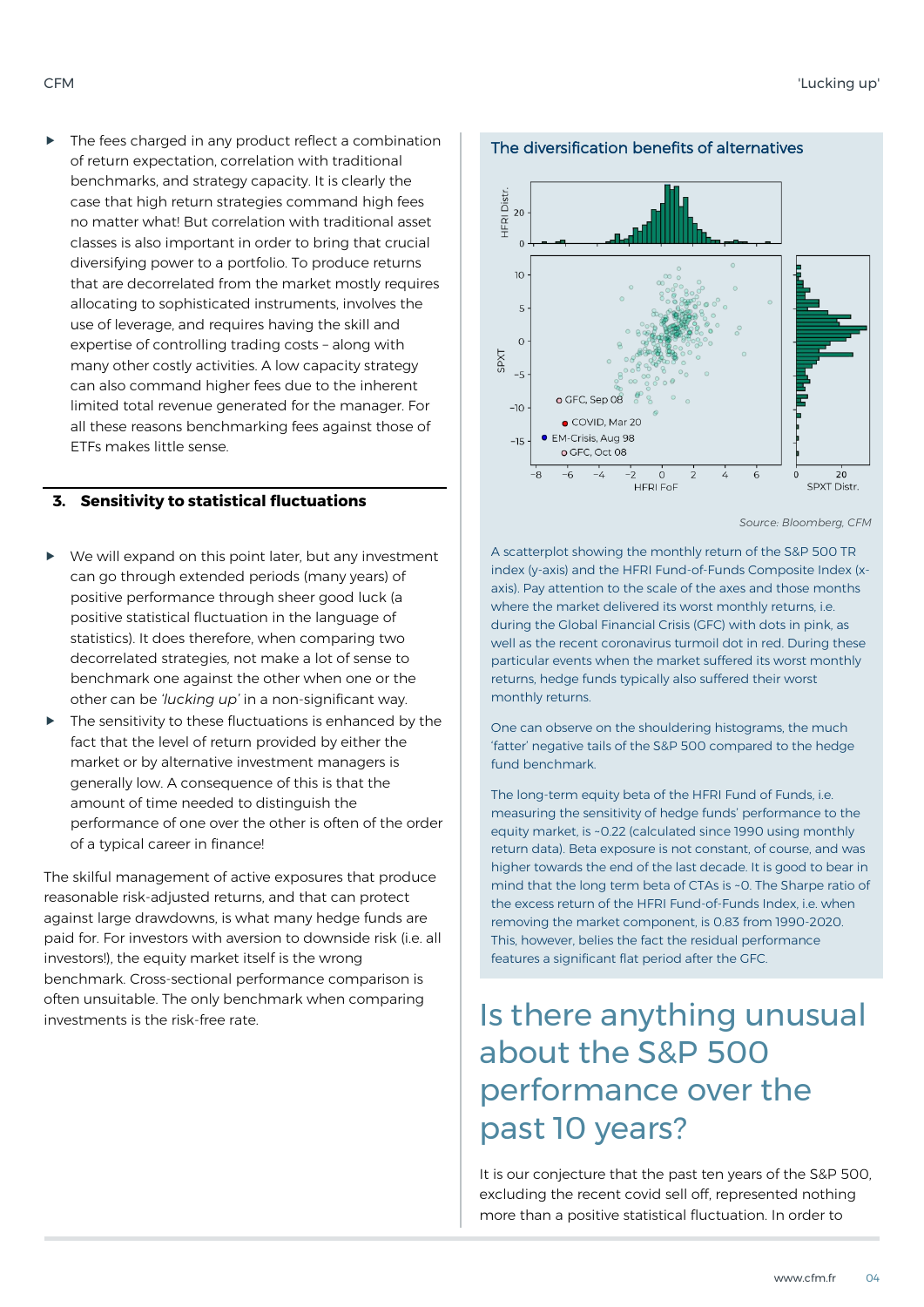demonstrate this we use random walk processes to show how the appreciation of this point is important in allocating capital to generate more robust portfolio outcomes.

## GARCH random walks compared to the market

Forgive us now a minor mathematical detour …

We take a simplified GARCH<sup>6</sup> process with an EMA volatility:

$$
\sigma_t = \sum_{t < 0} e^{-t/\tau} \eta_t \tag{1}
$$

**Where** 

 $\tau$  = 3 months and  $t$  corresponds to daily increments

 $\eta$  = a random number drawn from a student distribution<sup>7</sup>

We introduce an asymmetry to  $\eta$  such that down moves are bigger than up moves (the leverage effect), and then plot the cumulative returns:

$$
R_t^{GARCH} = \sum_t (k_1 + \eta_t \sigma_{t-1})
$$
 (2)

**Where** 

 $k_1$ = a constant which is adjusted to get a Sharpe of approximately 0.3-0.4, consistent with that of long term equity returns.<sup>8</sup>

This resulting PnL has autocorrelated volatility, a negative correlation between returns and volatility (leverage effect), and risk-adjusted returns at a level comparable to those of equity returns. These well documented principal features and characteristics of the market now captured by this simple set up allow us to generate innumerable market outcomes that can be compared with the S&P 500 over the past 40 years – see panel 1.



*Source: Bloomberg, CFM*

Panel 1: Several unique, randomly selected realisations of the generated GARCH process random walks as described in (2) above.

These realisations show the result of such an approach. The past 40 years of the S&P 500 have been a rollercoaster ride! If we were to split up those 40 years into notable periods we should be on the lookout for a:

- ~13 year flat period such as that seen from the dotcom bubble onwards;
- ten year rally from the end of the GFC to pre-covid crisis 2020;
- 1987 crash-like event of similar depth;
- crash period similar to the worst months of the GFC

As shown in Panel 1, the four typical realisations of our simple GARCH process demonstrate that such long stretches of positive performance, mixed in with 'lost decades' and fast crashes are a feature of markets that have, and probably always will remain. In conclusion we show that, once capturing the main characteristics of the stock market, that in fact the ten year pre-COVID period of returns is consistent with expectations.

This feature of potentially long periods of outperformance is not isolated to GARCH models, but rather, is consistent with statistical fluctuations across a whole range of random walk processes. We argue below that benchmarking relative to a process that is prone to fluctuation is not only statistically flawed but can lead to inferior future outcomes.

.<br>6 We use a sto simulate the 'heteroscedasticity' of volatility, i.e. the stochastic nature with the stochastic accompanied by clustering effect of volatility as observed in financial markets.

We use a student distribution with 4 degrees of freedom to account for the fat-tailed return distribution of financial time series.

 $8$  We use additive returns for the purposes of simplicity in interpretation. These additive returns correspond to the result of investing with a fixed notional size rather than reinvestment that is modeled by multiplicative/compounded return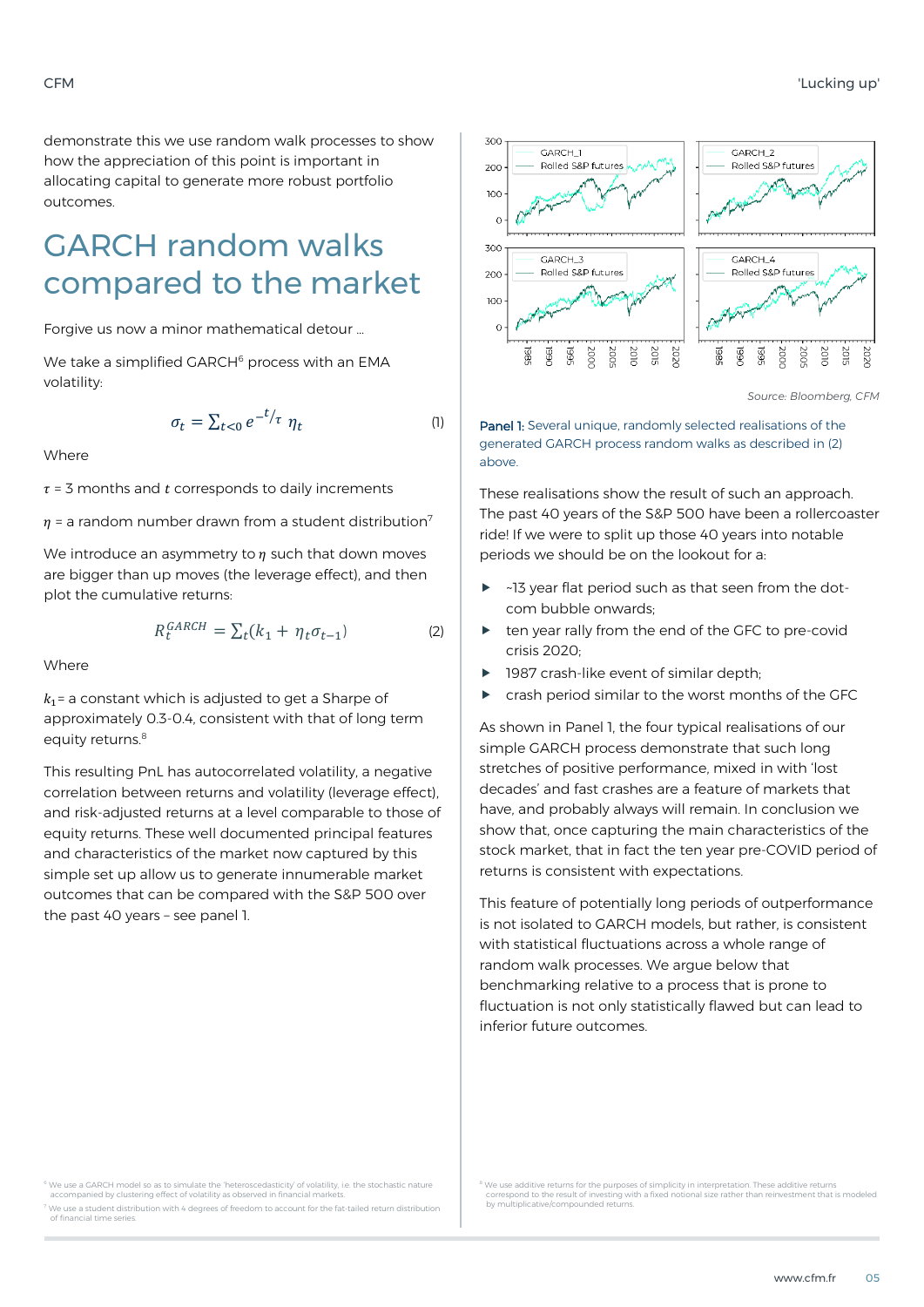## Combining alternatives with the S&P 500 over the past 10, 20 and 40 years

We would now like to simulate the returns of an alternative (or in other words uncorrelated) investment strategy and consider the outcomes *after* combination with the S&P 500. In order to simulate these alternative strategies we again take a minor mathematical detour (bear with us) and generate random walks with the following process:

$$
R_t = \sum_{t < T} (k_2 + \eta_t) \tag{3}
$$

Where

 $\eta$  = a random number drawn from a student distribution (as before)

 $k<sub>2</sub>$  = a constant which is adjusted to get a long term Sharpe ratio of 0.5

Panel 2 (bottom) shows the outcome of combining the returns of the S&P 500 with these fictitious, uncorrelated investments each with a known Sharpe ratio of 0.5, a level of risk-adjusted return which is superior to that of the long term measured Sharpe ratio of equity markets at a level closer to  $0.3 - 0.4$  or so.<sup>9</sup>

We compare the returns of a portfolio holding only the S&P 500 with one holding a 50% allocation to the S&P 500 and a 50% allocation to the alternative investments. Over the past ten year period (from March 2009, the worst point of the S&P 500 at the end of the GFC), in the absence of the most recent sell off, the S&P 500 alone has outperformed approximately half of the outcomes from the 50/50 portfolio, testament to the magnitude of the positive fluctuation of the S&P 500.



*Source: Bloomberg, CFM*

Panel 2: The S&P 500 outperforms more than half the equally weighted portfolio of 50% trend following and 50% the market (bottom). The combination of an uncorrelated strategy, while being beaten by the S&P 500 for the most part, still performs much better than the ~0.5 Sharpe process (top).

A repeat of the exercise over the past 20 years (2000- 2020), however, tells a different story! We now have to include the ten years preceding the most recent decade which experienced a statistical fluctuation *in the opposite direction*.

We now repeat the exercise including the previous decade from the dot-com bubble period at the beginning of the century. The comparison with the 50/50 portfolio, now, reveals better outcomes for all but one using the S&P 500 alone (see top plot in Panel 3). Including more data again and using the full history of the S&P 500 available to us in the study reveals that the S&P 500 alone is only able to outperform one such realisation of the 50/50 portfolio. Of course, knowing that the long term level of riskadjusted returns of the S&P 500 is lower than those of our alternative strategy means that the longer the history the more difficult it will be to outperform just through shear luck.

Interested readers can refer to our paper Risk Premium Investing: A tale of two tails for more details on the long term Sharpe ratios of equities and other strategies and instruments – available on our website.

For a more comprehensive reference, our academic paper Risk Premia: Asymmetric Tail Risks and<br>Excess Returns (Lempérière et al. , Quantitative Finance , Volume 17, 2017 - <u>Issue 1</u>) can be consulted.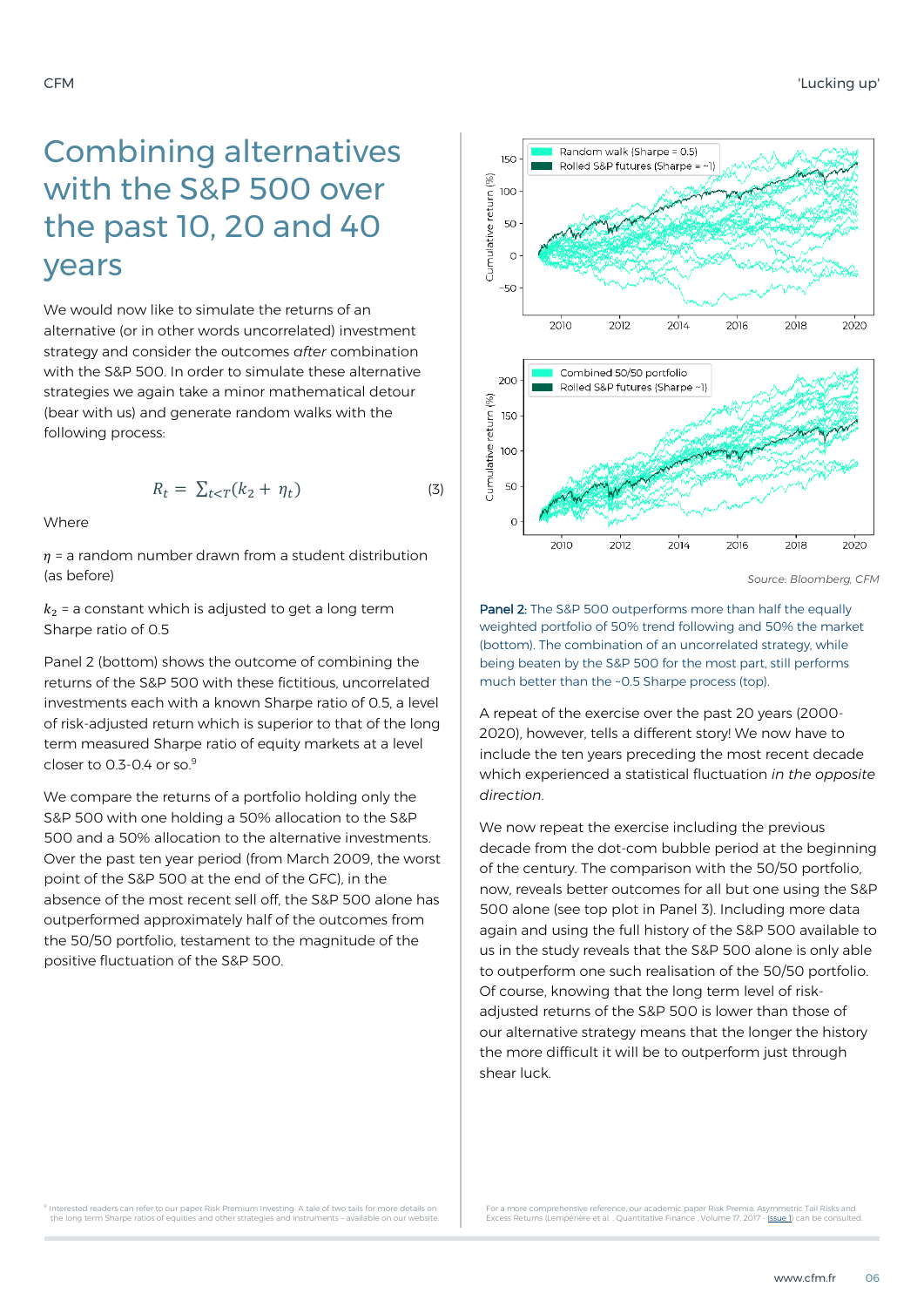

#### *Source: Bloomberg, CFM*

Panel 3: The benefits of adding an uncorrelated strategy becomes more evident over a longer time-scale. On the top plot, we plot the performance of the fictitious 50/50 portfolio against the S&P 500 over a twenty year period (2000-2020), and, in the bottom plot during a nearly forty year period from the 80s. In both instances, as the overall Sharpe ratio of the market decreases relative to the post-GFC Bull Run, it becomes more beneficial to add a diversifying, uncorrelated strategy to a portfolio.

### Entering the new decade.

The long post-GFC equity bull market came to a dramatic end in 2020. As global economies shuttered overnight, investors dumped risky assets nearly as quickly. The S&P 500 Total Return Index fell 33% from 21 February (the peak) to 24 March when stocks found a bottom (after vast monetary and fiscal measures announced by the Fed and US Congress in quick succession).

In times of market stress, a rotation into mainstay defensive safe-havens is expected, and this time was no different.

However, the effectiveness of bonds as a defensive measure was tested during the recent sell-off as various bonds, at various times fell in unison with equities. And while there are idiosyncratic explanations at the ready for the recent period of increased correlation, the defensive properties of bonds looked shaky. Moreover, a constant equity-bond balance is also looking distinctly arbitrary given how markets have changed over the past decade – see box 2.



US Equity – Bond Market Capitalisation Weight

The weight of the US equity market (total market capitalisation of all shares outstanding) with respect to all US Treasury debt outstanding. In periods of significant equity rallies, the share of the equity market is bound, mechanically, to increase vis-à-vis total debt (all things more or less equal). This was observed in the past decade, as it was in the decade leading up to the turn of the millennium (when the share of the equity market reached nearly 90% as the internet bubble was about to pop.)

An investor claiming a neutral market exposure by adhering to a 60-40 (or near-equivalent) allocation is in actual fact positioned either bullish or bearish depending on the real asset split of the market. Such a portfolio, as was the case over the last decade, would have been the beneficiary of outperforming beta, and not diversified alpha as some balanced-fund managers may want to claim.

### Bonds as a mainstay hedge?

The classic, mainstay 60-40 portfolios so popular with many institutional investors have been hard to beat over the past decade, simply because both equities and bonds did exceptionally well. However, as interest rates have moved ever closer to zero, the hedging properties of holding bonds have, in some cases, reduced.

Let's reflect on the case of Japan.

A clear pattern is discernible in the protective characteristics of risk free fixed income during severe equity drawdowns in Japan over the past three decades: it has steadily decreased – see figure 4.

This pattern, although particularly acute in Japan, is not exclusive to Japan.

With yields crashing to new record lows in the US and allocation to bonds – the classic hedge against spells of

*Source: Bloomberg, CFM*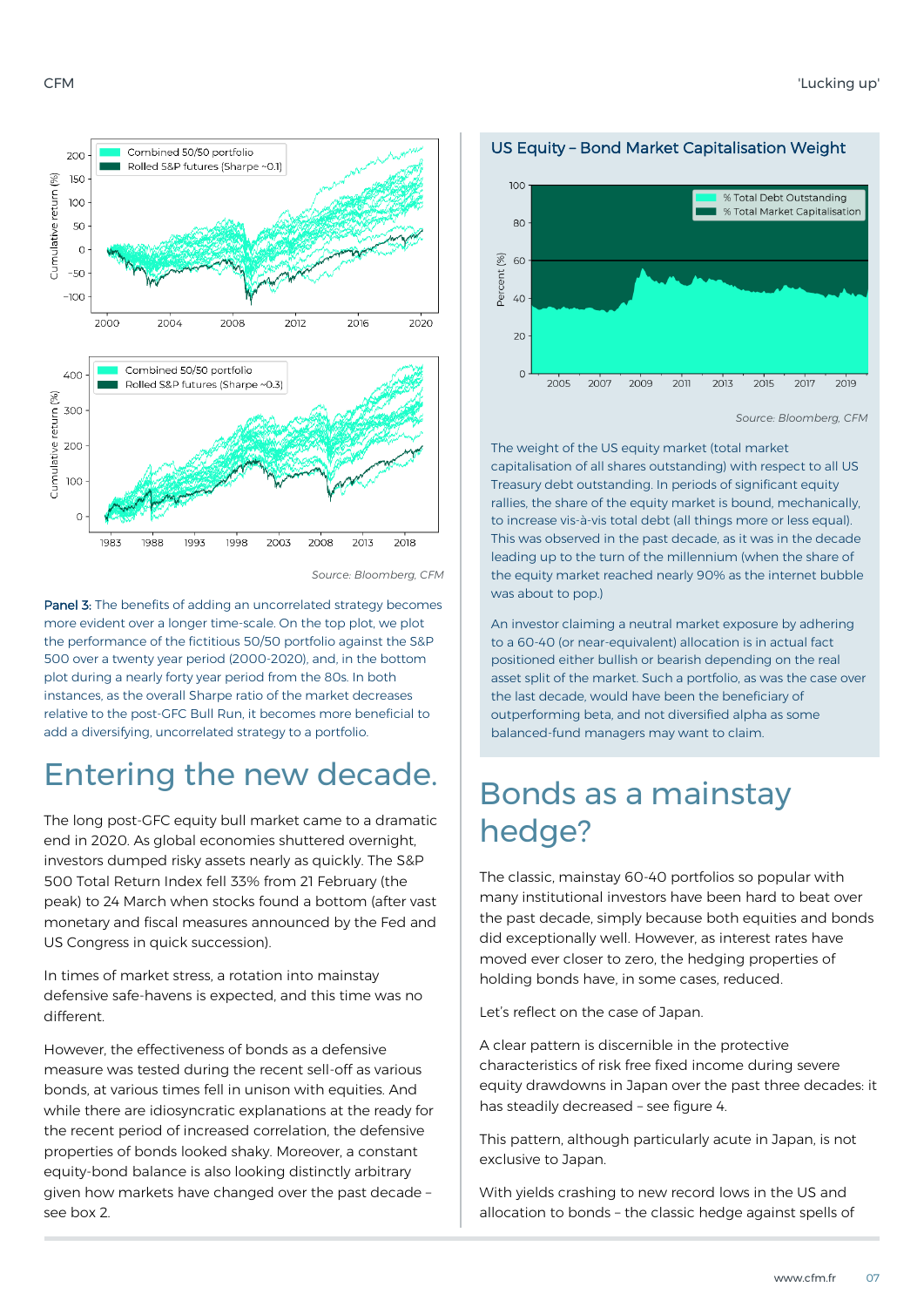equity underperformance or deep sell-off – becoming less of a sure thing, investors may well question how to diversify their equity risk?<sup>10</sup>

In short, as holding uncorrelated risk exposure is becoming more valuable than ever, alternative risks may become more appealing diversifiers.



*Source: Bloomberg, CFM*

Figure 4: The comparative performance of Japanese equities and Government bonds. We selected the most acute equity drawdowns in the Japanese equity market since 1990, and plotted those chronologically along with the performance of the Japanese 10-year government bond over the same period as the equity drawdowns. With interest rates falling, so have the protective characteristics of bonds.

### Alternatives as a hedge?

When markets are on a tear, investors crave relative returns – or something to complement very profitable beta. However, during severe market sell-offs, investors typically rush to find protection, instead craving absolute returns.

During the recent COVID-triggered sell-off, and in chorus with bonds selling off, investors sought out protective measures especially in the form of put options. These derivatives act like an insurance policy, offering buyers the right to sell stocks at a pre-agreed price. With markets in a tail-spin, various broker surveys highlighted put options as the most popular hedging alternative, and, as demand for protection intensified, so did the cost to insure.

<sup>10</sup> The yield of the US 10-year broke through the 1% level for the first time on 3 March, and reached a record low of 0.3% on 9 March - the point after which the familiar pattern of equity and bond prices<br>moving inversely to each other unravelled, with both asset classes suffering falling prices. While bonds<br>failed to delive only less diversification, but was brought about by an intense rush for liquidity.

<sup>11</sup> The SG CTA and SG Trend (a subset of the SG CTA) Indices are well-known and commonly cited CTA benchmarks. For further details, including the methodology and constituents of these indices, please

Trend following programs in particular, exhibited their protective abilities in Q1 2020 (as they did during the GFC), with the SG CTA Index and the SG Trend Index delivering -0.5% and 2.3% respectively.<sup>11</sup>

At appropriate fee levels, trend following is, and has proven to be – through the vast majority of history – a good diversifier. The addition of an uncorrelated strategy with an average, long term Sharpe ratio of ~0.5 (typical CTA program and hence our estimate of forward looking returns for a well implemented trend follower) has been shown to improve the overall risk-adjusted performance of a portfolio during all but those periods where the market has enjoyed a large positive fluctuation.

However, we have often argued that trend following is wrongly branded as a downside protection strategy. Trend following does protect against equity sell-offs, but, as we have written in the past, "perhaps not as much as you would like."<sup>12</sup>

For those investors who are unable or unwilling to be exposed to dramatic volatility and equity sell-offs; are willing to accept a lower overall risk-adjusted return over the long run; and be protected during sell-offs, adjustments can be made to a higher Sharpe ratio, medium-to-long term trend following system to improve the downside risk protection properties of a generic trend following system.

Such programs, enhancing the protective nature of trend following against equity sell offs provide a valuable extra weapon to the arsenal of any equity holder.

### Conclusion

The past decade has been exceptionally good for holders of long equity beta exposure, with nearly all other strategies and/or asset classes trailing.

As a consequence, it was easier than usual to critique the lacklustre performance of alternatives (and the perceived high fees they demand).

And while blindly comparing the performance of a wide array of strategies with the market can surely be employed as a guide, we have highlighted the dangers of doing so as scripture. Any investment should, rather, only be fairly benchmarked against the risk free rate (equity investments and alternative investments alike) and investment decisions taken based upon the outcome

refer to the provider's website: [https://wholesale.banking.societegenerale.com/en/prime-services](https://wholesale.banking.societegenerale.com/en/prime-services-indices/)[indices/](https://wholesale.banking.societegenerale.com/en/prime-services-indices/)

<sup>&</sup>lt;sup>12</sup> See our whitepaper: *The Convexity of Trend Following. Protecting your assets but perhaps not as much*<br>as you would like! availaible on our website: [https://www.cfm.fr/assets/Uploads/PDFs/2018-The-](https://www.cfm.fr/assets/Uploads/PDFs/2018-The-Convexity-of-trend-following.pdf)[Convexity-of-trend-following.pdf](https://www.cfm.fr/assets/Uploads/PDFs/2018-The-Convexity-of-trend-following.pdf)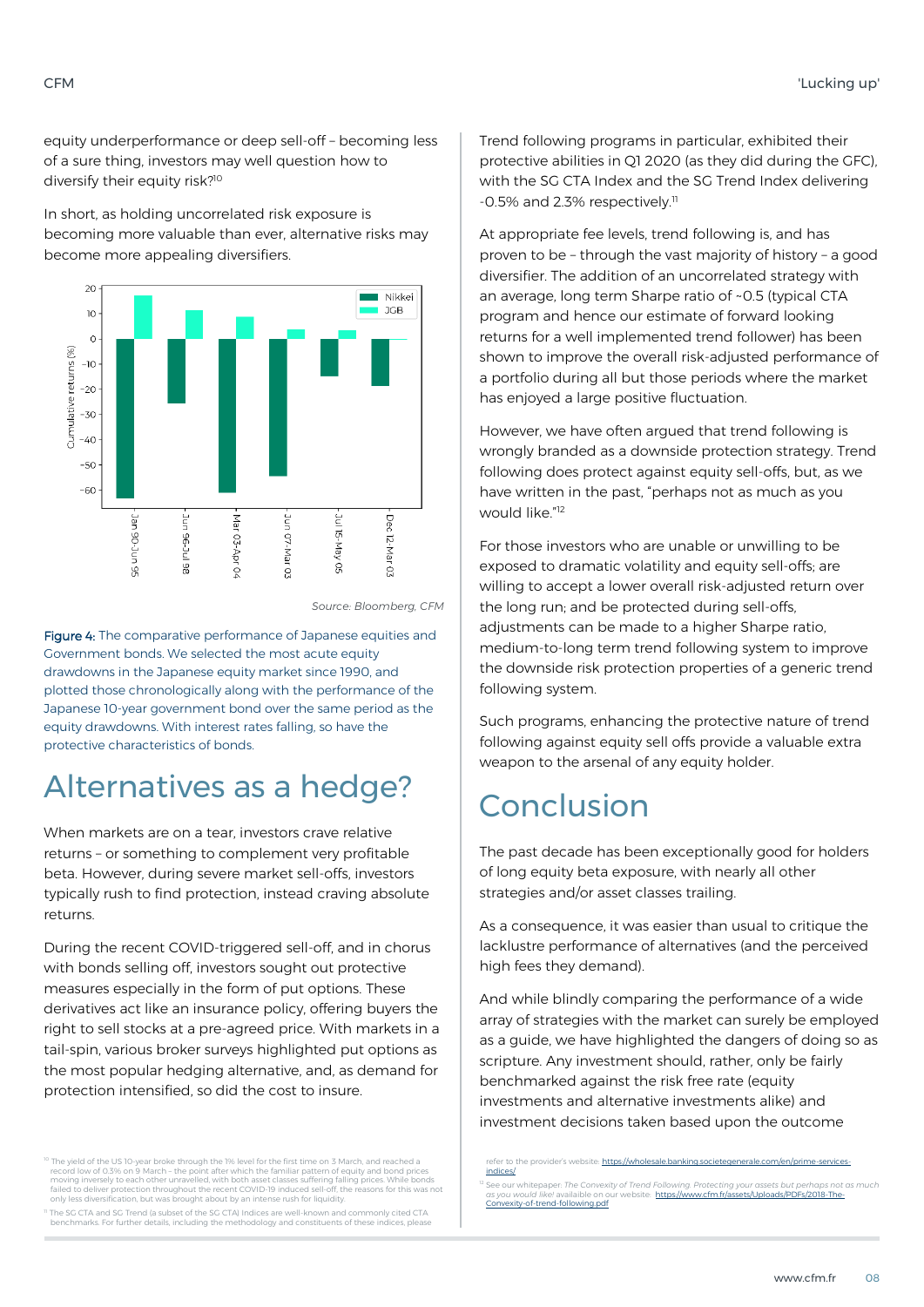relative to the objective, best estimate for the level of return prior to investment.

The S&P 500 is the preferred benchmark workhorse of many an investor, but very few (if any) – retail or institutional – *only* invest in US large cap stocks, recognising that diversification is important. Recent events have again highlighted the importance of diversification, especially if exposure to beta was an investors' principal risk. Investors with a 60-40 like portfolio would also have been exposed to a tumbling of equities and bonds in unison during the March 2020 "dash for cash".

While the magnitude of the equity and fixed income selloff in Q1 2020 was unique, the diminishing protective properties of bonds is not. By using the example of Japan, we highlighted this shifting dynamic. With yields having fallen dramatically, and now closer to zero than ever (in the US), and at or below zero in other developing countries (Japan, Germany, Switzerland, France amongst others), investors can rightly be unnerved by the expectations of bond protection.

However, investors need not fret, for we have shown that other than in periods of extreme upward fluctuations in equity markets, the addition of an uncorrelated strategy with a modest Sharpe ratio will boost risk-adjusted performance and generate better investment outcomes.

And while the addition of an uncorrelated diversifying strategy would have been detrimental to a portfolio's overall returns over the past decade, given the exceptional performance of equities, we have shown that the combination of non-traditional risks with an equity portfolio is to the benefit of investors during most periods except those where the market enjoys a "lucking up" period.

For investors not succumbing to attractive, but myopic considerations, the strategic allocation to long-term nontraditional risk exposures, which are diversifying, can be complementary – especially during periods of high uncertainty. Trend following, as we have yet again highlighted, can offer some protection, but not as much as many investors expect or would like. However, it is possible to enhance these features of trend following to produce a better complement to an equity portfolio.

While the past decade was characterised by exceptional equity performance, one has to consider the likelihood of the market repeating its ten year tear as less likely than an outcome consistent with long term expectations – a Sharpe ratio of 0.3-0.4. For investors unable or unwilling to accept those odds, it is good to know that, as we have shown, adding an uncorrelated strategy with a modest Sharpe ratio *does* improve risk-adjusted returns over longer timescales.

# Disclaimer

ANY DESCRIPTION OR INFORMATION INVOLVING MODELS, INVESTMENT PROCESSES OR ALLOCATIONS IS PROVIDED FOR ILLUSTRATIVE PURPOSES ONLY.

ANY STATEMENTS REGARDING CORRELATIONS OR MODES OR OTHER SIMILAR BEHAVIORS CONSTITUTE ONLY SUBJECTIVE VIEWS, ARE BASED UPON REASONABLE EXPECTATIONS OR BELIEFS, AND SHOULD NOT BE RELIED ON. ALL STATEMENTS HEREIN ARE SUBJECT TO CHANGE DUE TO A VARIETY OF FACTORS INCLUDING FLUCTUATING MARKET CONDITIONS, AND INVOLVE INHERENT RISKS AND UNCERTAINTIES BOTH GENERIC AND SPECIFIC, MANY OF WHICH CANNOT BE PREDICTED OR QUANTIFIED AND ARE BEYOND CFM'S CONTROL. FUTURE EVIDENCE AND ACTUAL RESULTS OR PERFORMANCE COULD DIFFER MATERIALLY FROM THE INFORMATION SET FORTH IN, CONTEMPLATED BY OR UNDERLYING THE STATEMENTS HEREIN.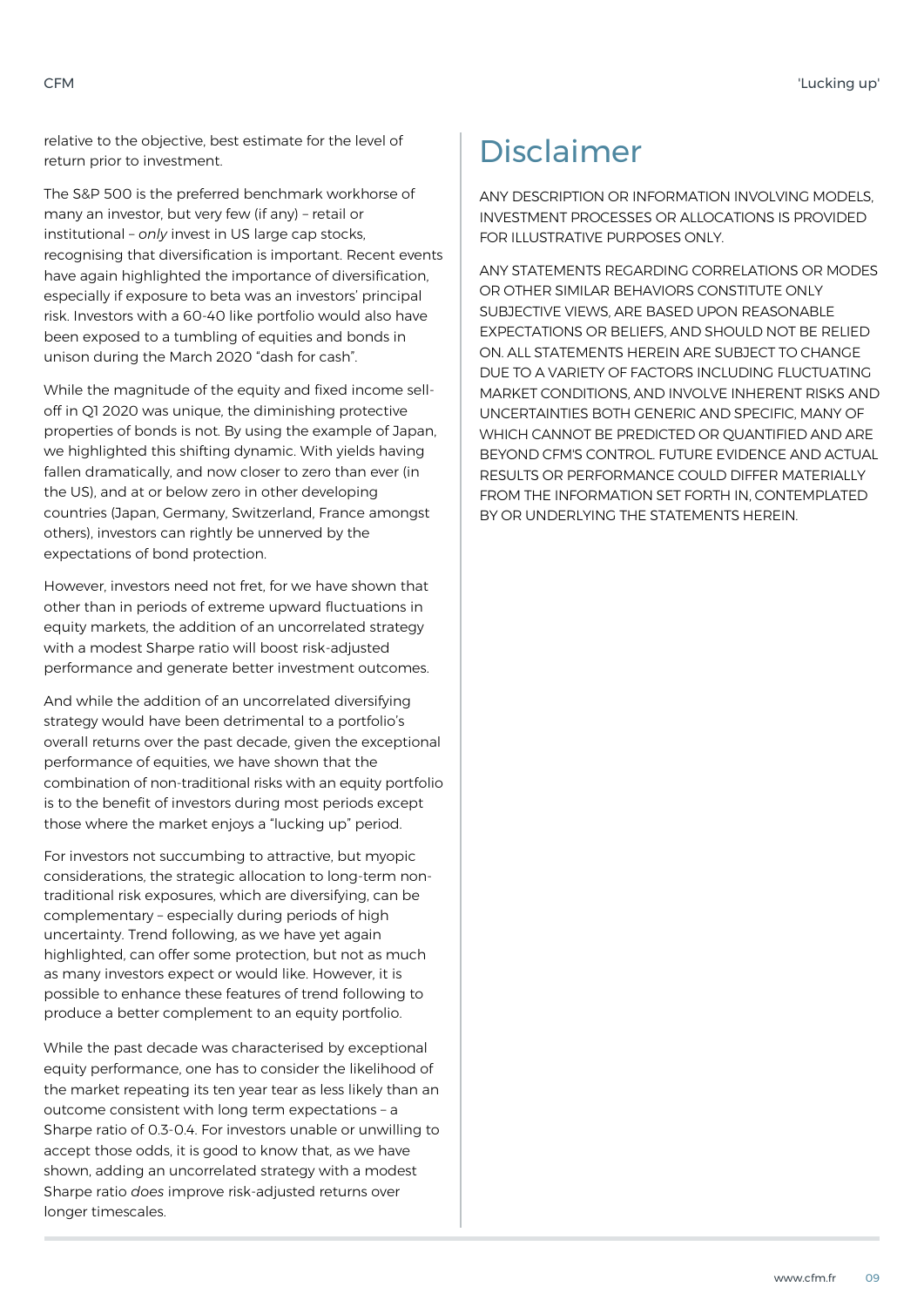# Appendix

#### **Reference benchmarks**

|                                      | Description                                                         | <b>Bloomberg Ticker</b> |
|--------------------------------------|---------------------------------------------------------------------|-------------------------|
| US Large cap<br>Equities             | S&P 500 Total Return                                                | <b>SPXT Index</b>       |
| US Small cap<br>Equities             | Russell 2000 Total Return                                           | <b>RU20INTR Index</b>   |
| Developed Market<br>Equities         | Morningstar Global Allocation TR Index                              | <b>MSAAGAT Index</b>    |
| <b>Developed Markets</b><br>(ex. US) | Morningstar Dev Mkts ex-US PR USD                                   | <b>MDXUS Index</b>      |
| <b>Emerging Market</b><br>Equities   | Morningstar Emg Mkts PR USD                                         | <b>MEMM Index</b>       |
| <b>Global IG Debt</b>                | Bloomberg Barclays Global-Aggregate Total<br>Return Unhedged        | <b>LEGATRUU Index</b>   |
| <b>Global HY Debt</b>                | Bloomberg Barclays Global HY Total Return<br>Unhedged               | LG30TRUU Index          |
| <b>US Treasuries</b>                 | Bloomberg Barclays US Treasury Index Total<br>Return Unhedged       | <b>LUATTRUU Index</b>   |
| <b>Emerging Market</b><br>Debt       | Bloomberg Barclays EM Aggregate Total Return<br>Unhedged            | <b>EMUSTRUU Index</b>   |
| US IG Debt                           | Bloomberg Barclays US Corporate Total Return<br>Unhedged            | <b>LUACTRUU Index</b>   |
| US HY Debt                           | Bloomberg Barclays US Corporate HY Total<br>Return Unhedged         | LF98TRUU Index          |
| US Muni                              | Bloomberg Barclays Municipal Bond Total Return<br>Unhedged          | <b>LMBITR Index</b>     |
| 60/40 Portfolio*                     | Vanguard Balanced Index Fund Institutional                          | <b>VBAIX US Equity</b>  |
| Commodities                          | S&P Goldman Sachs Commodity Index Total<br>Return                   | <b>SPGSCITR Index</b>   |
| Gold                                 | S&P Goldman Sachs Commodity Index Gold<br><b>Index Total Return</b> | <b>SPGSGCTR Index</b>   |
| <b>Global Real Estate</b>            | S&P Global REIT USD Total Return Index                              | <b>SREITTGL Index</b>   |
| <b>CTA</b>                           | <b>SG CTA Index</b>                                                 | <b>NEIXCTA Index</b>    |
| <b>CTA Trend</b>                     | <b>SG Trend Index</b>                                               | <b>NEIXCTAT Index</b>   |

Benchmark indices are daily, total return price time series (all in USD).

\* Data only available from 28 November 2011. The time series is backfilled to January 2000 using US Large Cap Equities and Global IG Debt as the respective proxies for a 60-40 portfolio.